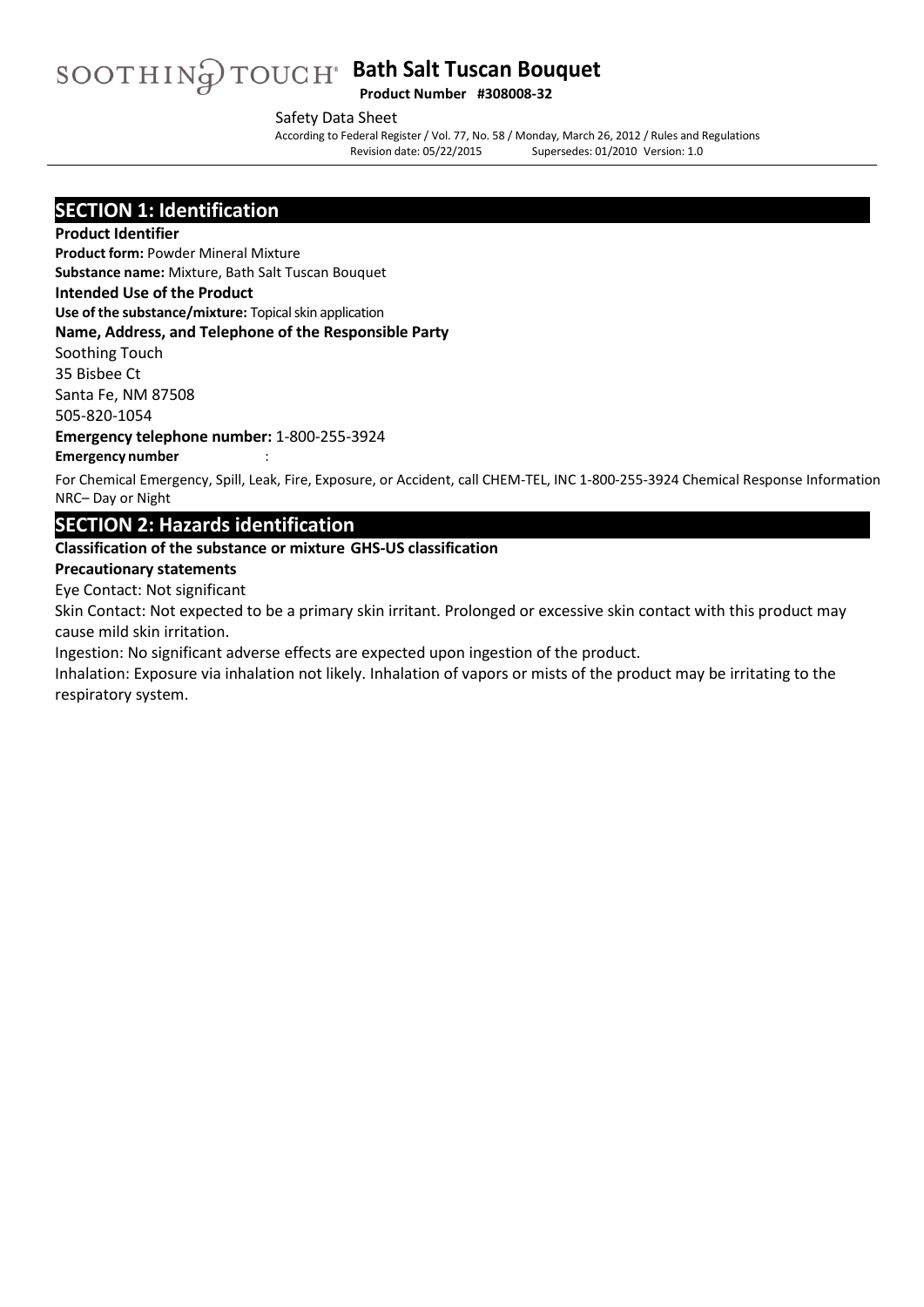Safety Data Sheet

According to Federal Register/ Vol. 77, No. 58 / Monday, March 26, 2012 / Rules and Regulations

# **SECTION 3: Composition/information on ingredients**

| <b>Mixture</b>                                        |              |           |
|-------------------------------------------------------|--------------|-----------|
| <b>Name</b>                                           | CAS#         | %         |
| Magnesium sulfate heptahydrate (Epsom Salt)           | 10034-99-8   | 25-50     |
| Sodium chloride (Table salt)                          | 7647-14-5 99 | 25-50     |
| Sodium bicarbonate (baking soda; bicarbonate of soda) | 144-55-8     | 25-50     |
| Other ingredients                                     | Trade secret | Remainder |

# **SECTION 4: First aid measures**

#### **Description of first aid measures**

**First-aid measures general**: Never give anything by mouth to an unconscious person. If you feel unwell, seek medical advice (show the label where possible).

**First-aid measures after inhalation**: When symptoms occur: go into open air and ventilate suspected area. Remove to fresh air and keep at rest in a position comfortable for breathing. Call a POISON CENTER/doctor/physician if you feel unwell.

**First-aid measures after skin contact**: Remove contaminated clothing. Drench affected area with water for at least 15 minutes. **First-aid measures after eye contact**: Rinse cautiously with water for several minutes. Remove contact lenses, if present and easy to do. Continue rinsing.

**First-aid measures after ingestion**: Rinse mouth. Do NOT induce vomiting.

**Most important symptoms and effects, both acute and delayed Symptoms/injuries:** Mild eye irritation (not expected).

**Indication of any immediate medical attention and special treatment needed** 

If medical advice is needed, have product container or label at hand.

### **SECTION 5: Firefighting measures**

**Extinguishing media**

**Suitable extinguishing media:** Dry, Foam, Carbon dioxide, Fog, Skilled use of water spray

**Unsuitable extinguishing media:** Do not use a heavy water stream. A heavy water stream may spread burning liquid.

#### **Special hazards arising from the substance or mixture**

**Fire hazard:** Material will not burn.

**Explosion hazard:** Not significant

**Reactivity:** Stable

#### **Advice for firefighters**

**Firefighting instructions:** Not significant

**Protection during firefighting:** Firefighters should wear full protective gear. Do not enter fire area without proper protective equipment, including respiratory protection.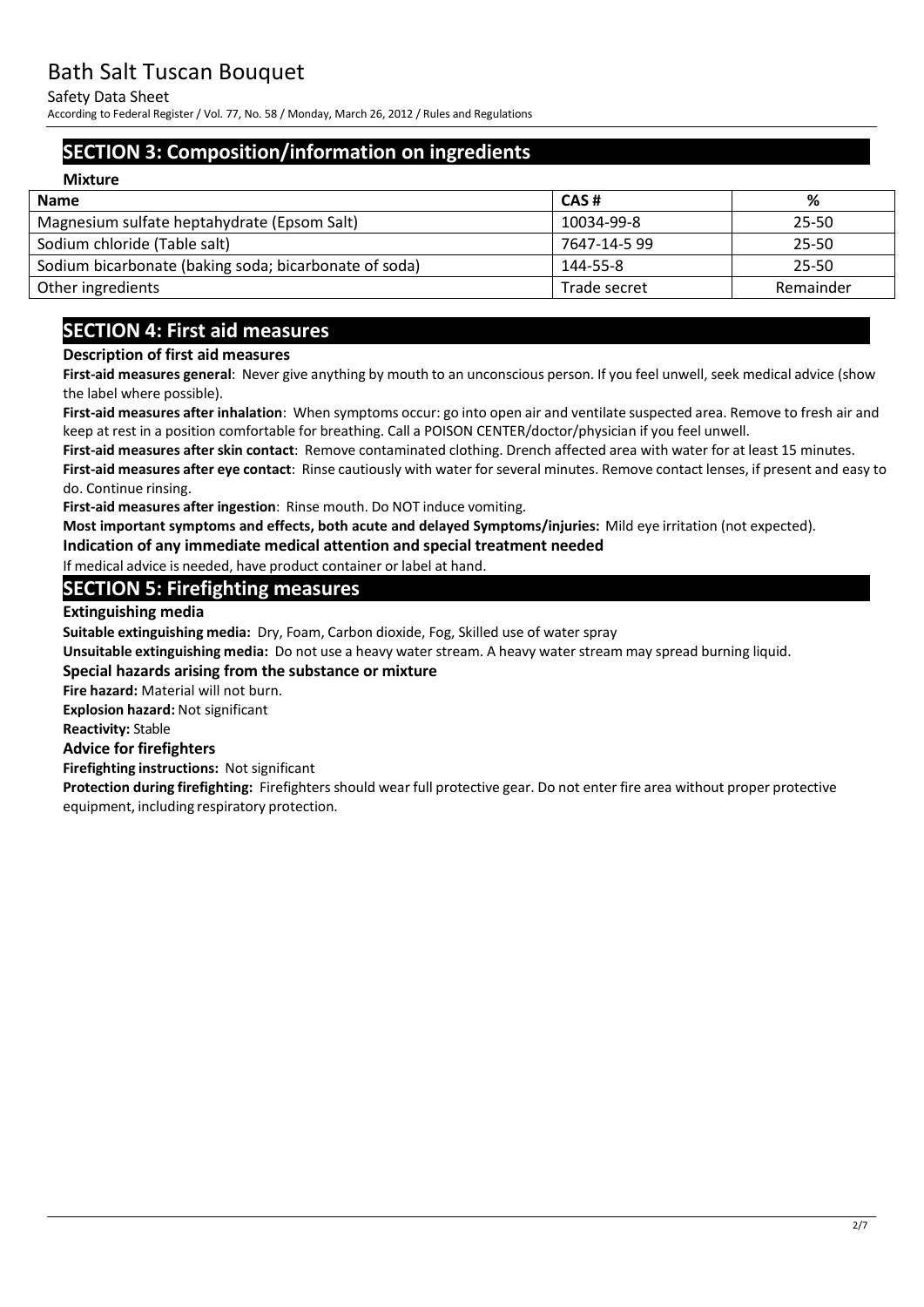Safety Data Sheet

According to Federal Register/ Vol. 77, No. 58 / Monday, March 26, 2012 / Rules and Regulations

### **SECTION 6: Accidental release measures**

#### **Personal precautions, protective equipment and emergency procedures**

**General measures**: Keep away from heat/sparks/open flames/hot surfaces. No smoking. Avoid breathing (vapor, mist). Use only outdoors or in a well-ventilated area. Handle in accordance with good industrial hygiene and safety practice.

#### **For non-emergency personnel**

**Protective equipment:** Use appropriate personal protection equipment (PPE).

**Emergency procedures:** Evacuate unnecessary personnel.

#### **For emergency responders**

**Protective equipment:** Equip cleanup crew with proper protection. Use appropriate personal protection equipment (PPE). **Emergency procedures:** Ventilate area.

### **Environmental precautions**

Prevent entry to sewers and public waters.

#### **Methods and material for containment and cleaning up**

**For containment:** Absorb and/or contain spill with inert material, then place in suitable container.

**Methods for cleaning up:** Clear up spillsimmediately and dispose of waste safely.

#### **Reference to other sections**

See heading 8, Exposure Controls and Personal Protection.

# **SECTION 7: Handling and storage**

#### **Precautions for safe handling**

**Additional hazards when processed:** Not significant

Precautions for safe handling: Keep away from heat/sparks/open flames/hot surfaces. No smoking. Avoid breathing mist, spray, vapors. Use only outdoors or in a well-ventilated area. Wear recommended personal protective equipment.

**Hygiene measures:** Handle in accordance with good industrial hygiene and safety procedures. Wash hands and other exposed areas with mild soap and water before eating, drinking, or smoking and again when leaving work.

#### **Conditions for safe storage, including any incompatibilities**

**Technical measures:** Not significant

**Storage conditions:** Store in a dry, cool and well-ventilated place. Keep container closed when not in use.

**Incompatible products:** None noted

**Incompatible materials:** None noted

**Storage area:** Store in a dry, cool and well-ventilated place.

**Special rules on packaging:** None noted

#### **Specific end use(s)**

Topical skin care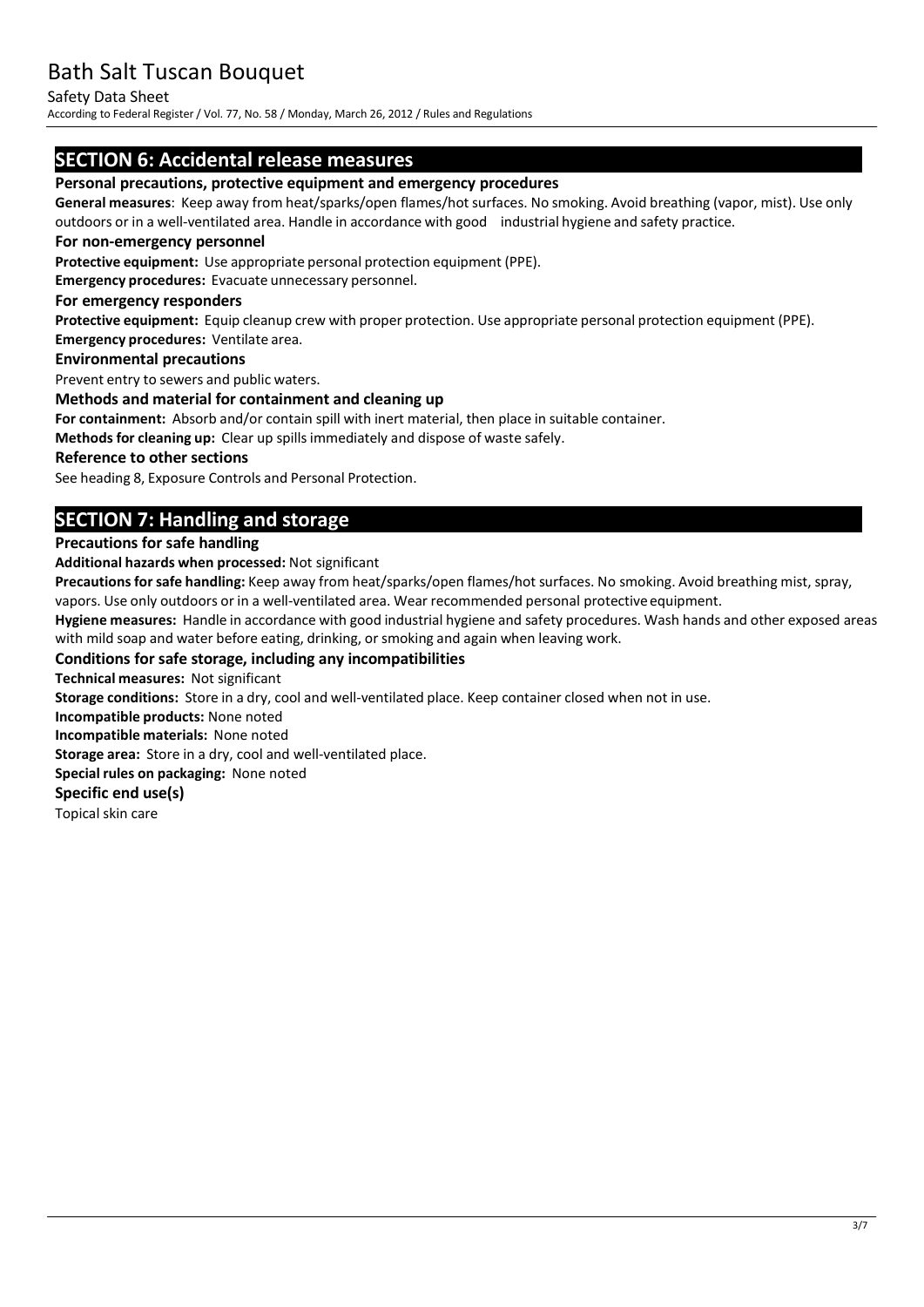#### Safety Data Sheet

According to Federal Register/ Vol. 77, No. 58 / Monday, March 26, 2012 / Rules and Regulations

# **SECTION 8: Exposure controls/personal protection**

**Control parameters**

j.

| <b>Exposure controls</b><br>Appropriate engineering controls | : Ensure all national/local regulations are observed.                                                                                                                   |
|--------------------------------------------------------------|-------------------------------------------------------------------------------------------------------------------------------------------------------------------------|
| Personal protective equipment                                | : Insufficient ventilation: wear respiratory protection.                                                                                                                |
|                                                              |                                                                                                                                                                         |
| Hand protection                                              | : None needed                                                                                                                                                           |
| Eye protection                                               | : Safety glasses                                                                                                                                                        |
| Skin and body protection                                     | : None needed                                                                                                                                                           |
| Respiratory protection                                       | : Not usually required under normal conditions of use. If exposure limits are exceeded<br>or irritation is experienced, approved respiratory protection should be worn. |
| Thermal hazard protection                                    | : None needed                                                                                                                                                           |
| Other information                                            | : When using, do not eat, drink or smoke.                                                                                                                               |

# **SECTION 9: Physical and chemical properties**

#### **Information on basic physical and chemical properties**

|                                  | $\ddot{\cdot}$ | <b>Powder Mineral Mixture</b>  |
|----------------------------------|----------------|--------------------------------|
| <b>Physical state</b>            |                |                                |
| Appearance                       |                | Granules                       |
| Color                            |                | White to off-white             |
| Odor                             |                | Mild herbal scent              |
| Odor threshold                   |                | No data available              |
| рH                               |                | No data available              |
| Relative evaporation rate        |                | No data                        |
| <b>Freezing point</b>            |                | No data available              |
| <b>Boiling point</b>             |                | $(^{\circ}C):>350$             |
| <b>Flash Point</b>               |                | None established               |
| Auto-ignition temperature        |                | No data available              |
| <b>Decomposition Temperature</b> |                | No data available              |
| Flammability (solid, gas)        |                | No data available              |
| Vapor pressure                   |                | No data available              |
| Relative vapor density at 20 °C  |                | No data available              |
| <b>Relative density</b>          |                | No data available              |
| Density                          |                | Specific Gravity (Water=1): >1 |
| <b>Solubility</b>                |                | Totally soluble in water       |
| Log Pow                          |                | No data available              |
| Log Kow                          |                | No data available              |
| Viscosity, kinematic             |                | No data available              |
| Viscosity, dynamic               |                | No data available              |
| <b>Explosive properties</b>      |                | No data available              |
| <b>Oxidizing properties</b>      |                | No data available              |
| <b>Explosive limits</b>          |                | Not applicable                 |
|                                  |                |                                |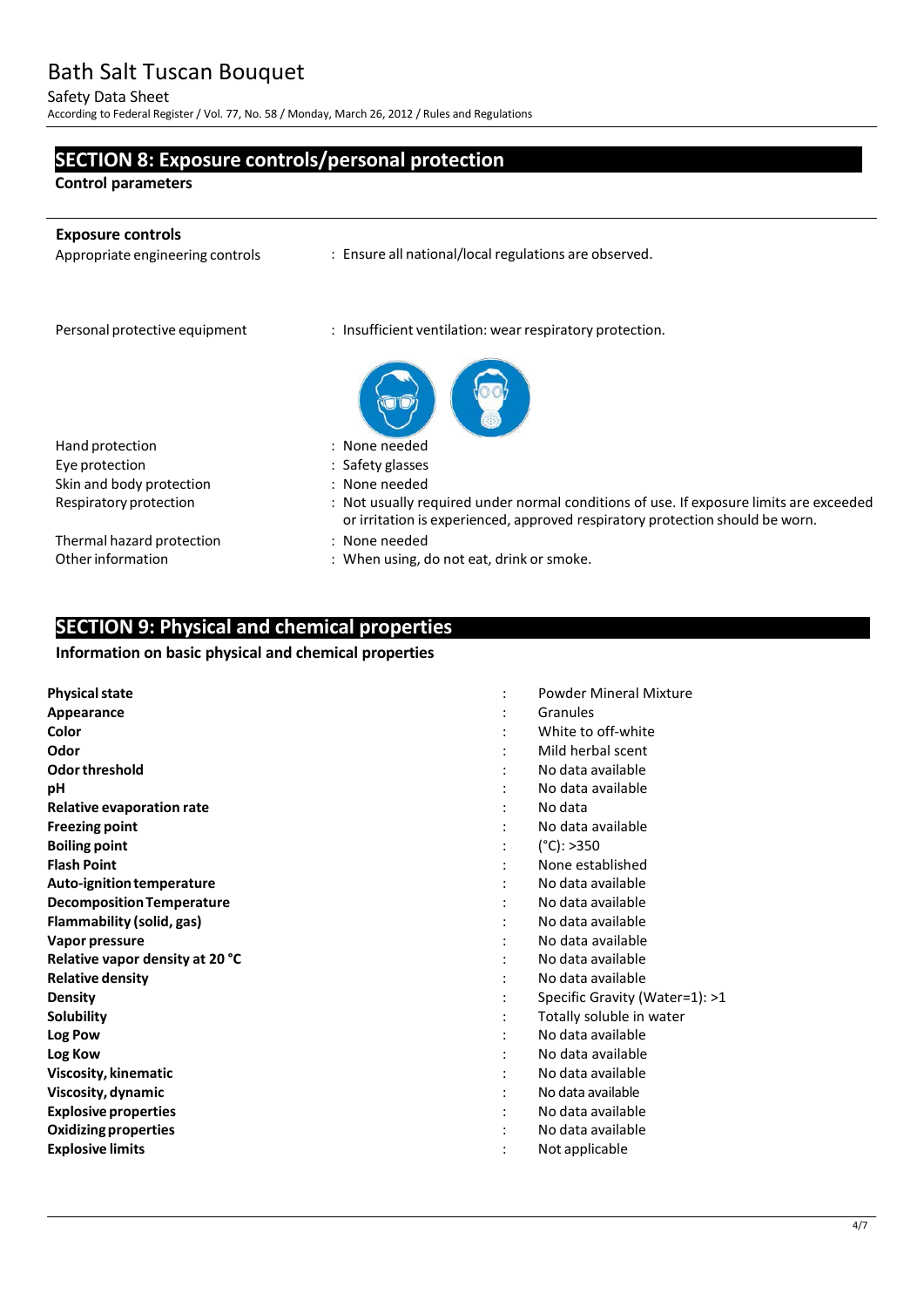Safety Data Sheet According to Federal Register/ Vol. 77, No. 58 / Monday, March 26, 2012 / Rules and Regulations

#### **Other information**

No additional information available

## **SECTION 10: Stability and reactivity**

**Reactivity: Stable**

**Chemical Stability:** Stable under recommended handling and storage conditions(see section 7).

**Possibility of Hazardous Reactions:** Not expected

**Conditions To Avoid:** Avoid open flame. Direct sunlight.

**IncompatibleMaterials:** None noted

**Hazardous Decomposition Products: None noted** 

# **SECTION 11: Toxicological information**

#### **Information on toxicological effects**

Acute toxicity: Not classified

| Oil mixture                                                                          |            |
|--------------------------------------------------------------------------------------|------------|
| LD50 animal                                                                          | Not tested |
| <b>Skin corrosion/irritation: Not classified</b>                                     |            |
| Serious eye damage/irritation: Not expected                                          |            |
| <b>Respiratory or skin sensitization: Not classified</b>                             |            |
| <b>Germ cell mutagenicity: Not classified</b>                                        |            |
| <b>Carcinogenicity: Not classified</b>                                               |            |
| <b>Reproductive toxicity: Not classified</b>                                         |            |
| Specific target organ toxicity (single exposure): Not classified                     |            |
| Specific target organ toxicity (repeated exposure): Not classified                   |            |
| <b>Aspiration hazard: Not classified</b>                                             |            |
| Symptoms/injuries after inhalation: Not classified                                   |            |
| Symptoms/injuries after eye contact: Not classified                                  |            |
| Symptoms/injuries after ingestion: Ingestion may cause nausea, vomiting and diarrhea |            |
| Toxicity                                                                             |            |
| Nontoxic                                                                             |            |
|                                                                                      |            |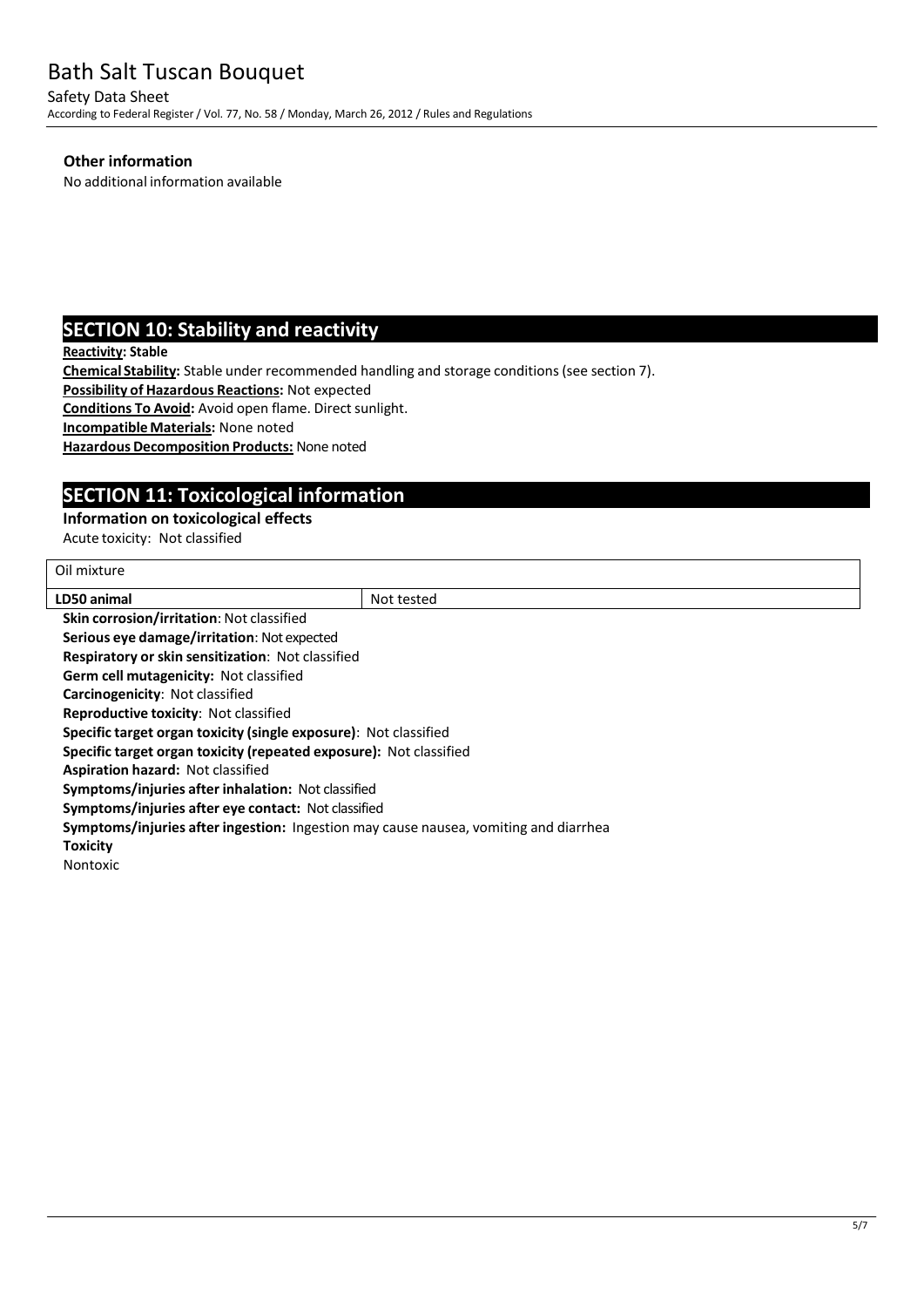#### Safety Data Sheet

According to Federal Register/ Vol. 77, No. 58 / Monday, March 26, 2012 / Rules and Regulations

| <b>SECTION 12: Ecological information</b> |                       |  |
|-------------------------------------------|-----------------------|--|
|                                           |                       |  |
| Substance or mixture                      |                       |  |
| Ecotoxicity                               | None established      |  |
| <b>Persistence and degradability</b>      |                       |  |
| Lotion mixture                            |                       |  |
| Persistence and degradability             | Readily biodegradable |  |
| <b>Bioaccumulative potential</b>          |                       |  |
| Substance or mixture                      |                       |  |
| <b>Bioaccumulative potential</b>          | Not established       |  |
| <b>Mobility in soil</b>                   |                       |  |
| No additional information available       |                       |  |

#### **Other adverse effects**

**Other information:** Avoid release to the environment.

### **SECTION 13: Disposal considerations**

#### **Waste treatment methods**

**Regional legislation (waste):** U.S. - RCRA (Resource Conservation & Recovery Act) - Basis for Listing - Appendix VII. U.S. - RCRA (Resource Conservation & Recovery Act) - Constituentsfor Detection Monitoring. U.S. - RCRA (Resource Conservation & Recovery Act) - List for Hazardous Constituents. U.S. - RCRA (Resource Conservation & Recovery Act) - Phase 4 LDR Rule - Universal Treatment Standards. U.S. - RCRA (Resource Conservation & Recovery Act) - TSD Facilities Ground Water Monitoring. U.S. - RCRA (Resource Conservation & Recovery Act) - U Series Wastes - Acutely Toxic Wastes & Other Hazardous Characteristics.

Waste disposal recommendations: Dispose of contents/container in accordance with local/regional/national/international regulations.

Additional information: Handle empty containers with care because residual vapors are flammable.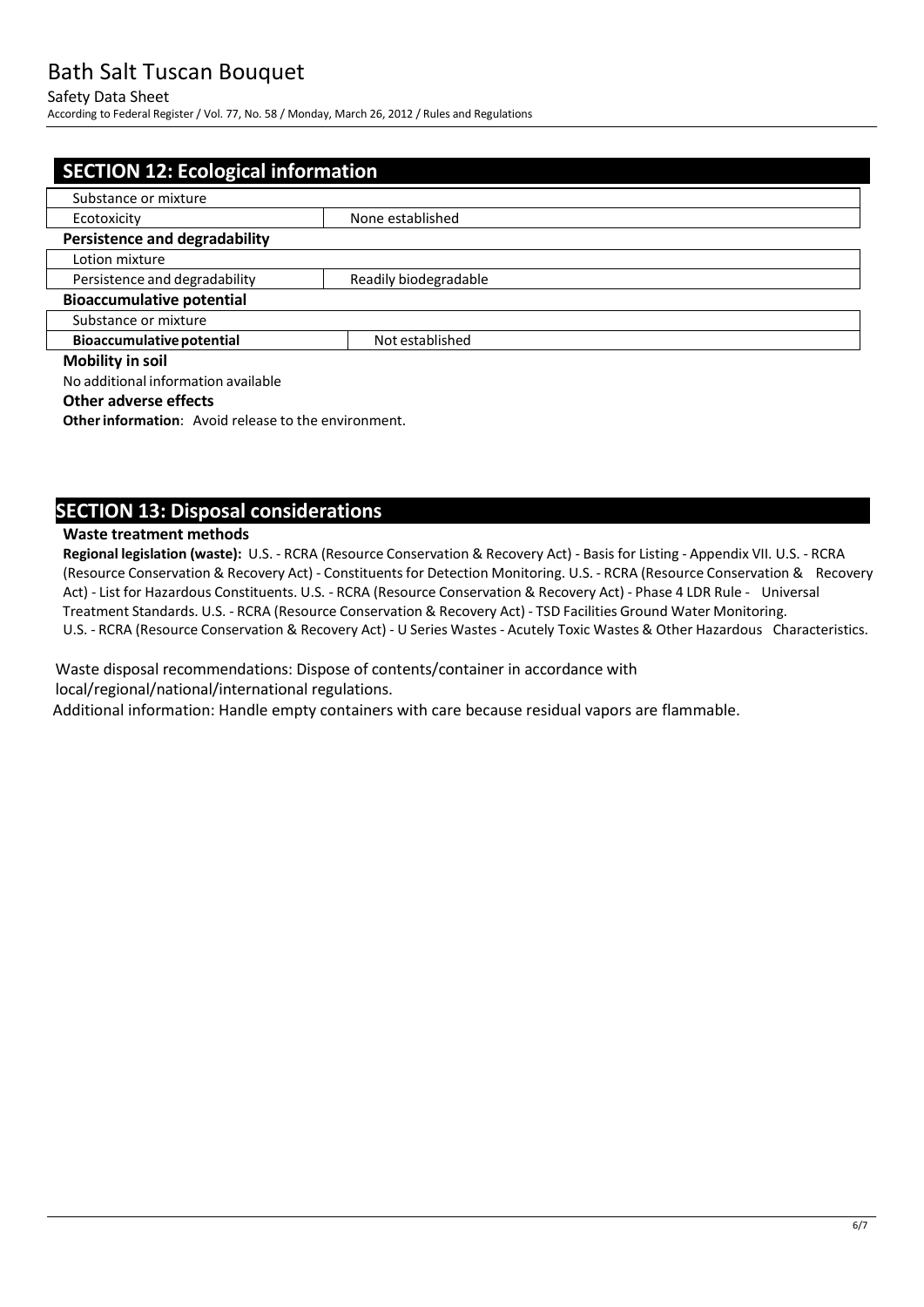#### Safety Data Sheet

According to Federal Register/ Vol. 77, No. 58 / Monday, March 26, 2012 / Rules and Regulations

### **SECTION 14: Transport information**

In accordance with ICAO/IATA/DOT/TDG Not regulated

# **SECTION 15: Regulatory information**

### **US Federal regulations**

Oil Mixture

| <b>Hazard classifications</b> | None |
|-------------------------------|------|
|                               |      |